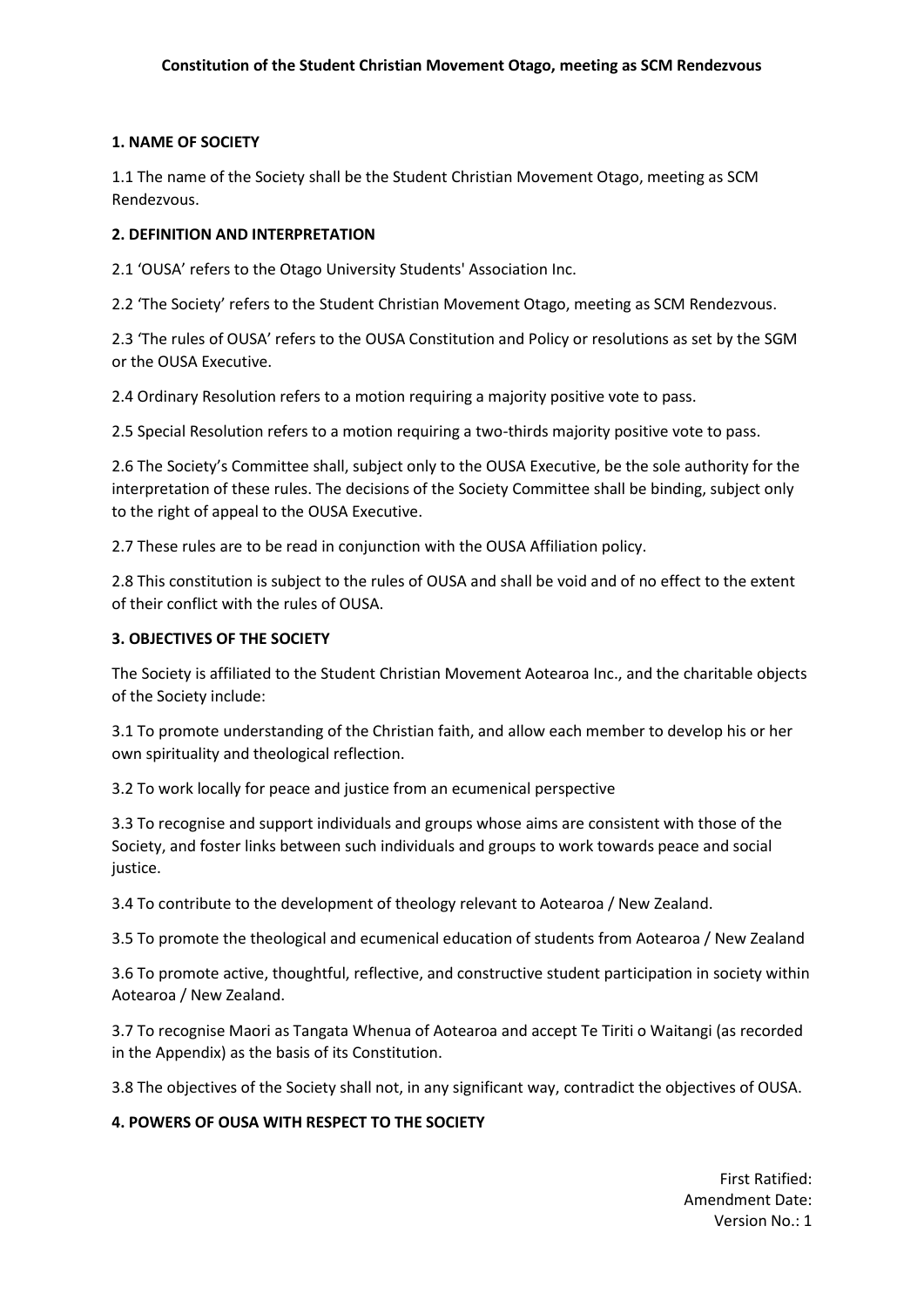4.1 Affiliation to OUSA shall not limit or affect the rights and powers of OUSA or any of its committees in respect of any matter.

4.2 The OUSA Executive may, at any time, by ordinary resolution:

4.2.1 Inspect the Society's financial records, asset register, and membership list;

4.2.2 Appoint a committee to conduct an examination of the affairs of the Society and to report thereafter to the OUSA Executive;

4.2.3 Convene a Special General Meeting of the Society for any purpose;

4.2.4 Appoint a temporary Society Committee to replace the regular Society Committee for such time, and with such powers, as the OUSA Executive may determine;

4.2.5 Disaffiliate the Society.

#### **5. POWERS OF THE SOCIETY**

5.1 The Society is not formed for the pecuniary gain of its members.

5.1.1 The Society may make payment as reasonable remuneration to any servant or officer of The Society or the payment of reasonable expense to any authorised representative or delegate of the Society.

5.1.2 Reasonable remuneration shall not exceed market rates for the provision of equivalent goods or services.

#### **6. AFFILIATION**

6.1 The Society shall be affiliated to OUSA.

6.2 The Society and its members present and future shall be bound by the rules of OUSA, and every such Society and all such members shall be so bound in all respects. Where the OUSA constitution is not expressly mentioned in the constitution of the Society, the provisions of the OUSA constitution shall be read into the document.

6.3 The Society's affiliation to OUSA shall automatically lapse if the Society fails or ceases to comply with the OUSA Affiliation Policy or Section 18 of the OUSA Constitution and Rules.

6.4 The Society shall not become affiliated to or in any way connected with any other organisation without the consent of the OUSA Executive.

6.4.1 Any affiliation to any other body entered into without the OUSA Executive's consent shall be null and void.

6.5 The Society is also affiliated to the Student Christian Movement of Aotearoa Inc.

6.6 The Society and its members present and future shall be bound by the rules of the Student Christian Movement Aotearoa Inc., and all such members shall be so bound in all respects. Where the Student Christian Movement Aotearoa Inc. constitution is not expressly mentioned in the constitution of the Society, the provisions of the Student Christian Movement Aotearoa Inc. constitution shall be read into the document.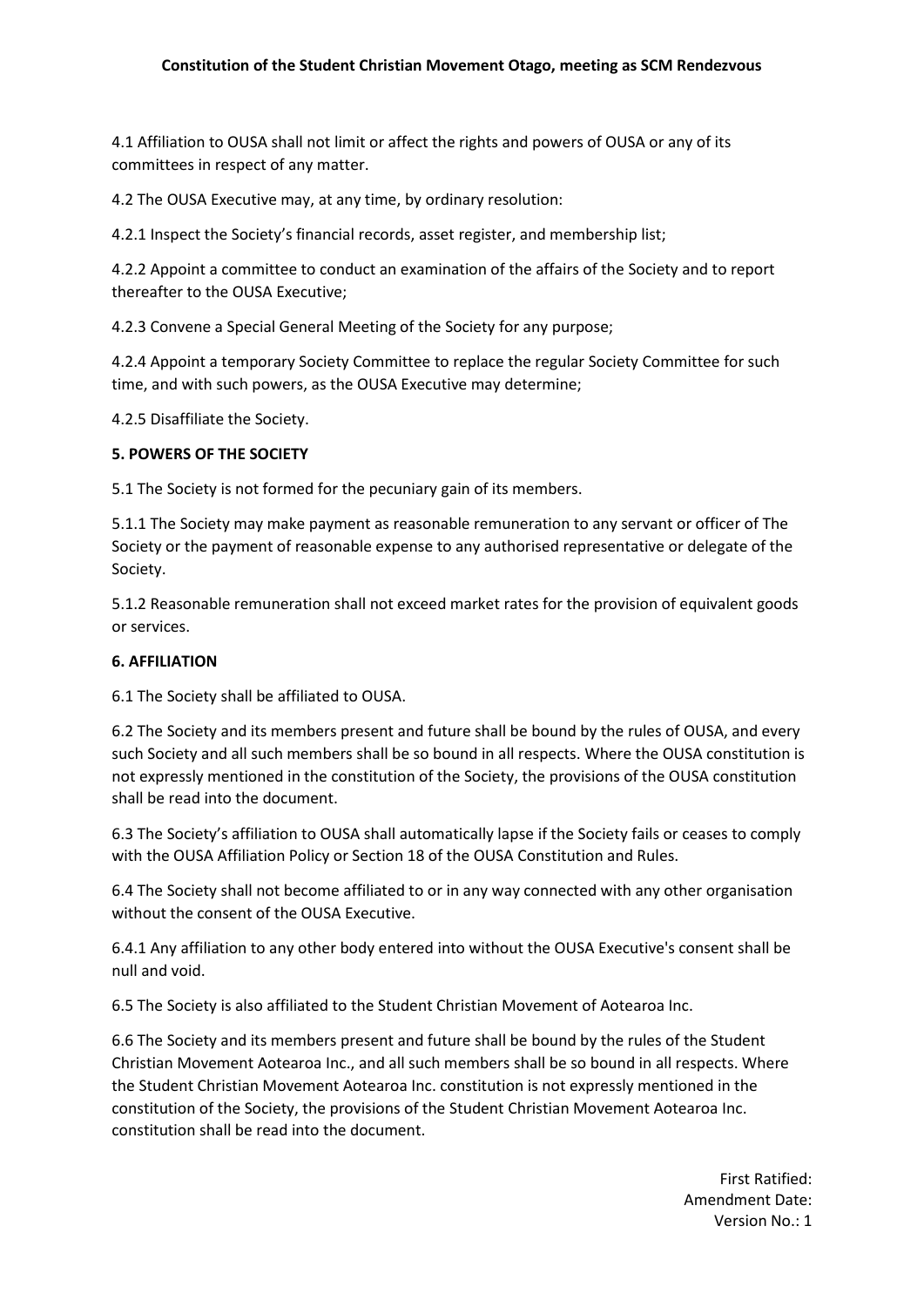## **7. LIABILITIES INCURRED BY THE SOCIETY**

7.1 The Society shall not enter into any loan agreement of a value greater than NZ\$1000 without approval by ordinary resolution of the OUSA Executive.

7.2 OUSA shall not be responsible for any liabilities or debts incurred by the Society.

## **8. MEMBERSHIP**

8.1 The Society shall, in normal circumstances, have no less than 90% of total membership comprised of OUSA/OPSA members.

8.2 The Society shall in normal circumstances have no less than ten members.

8.3 Membership of the Society shall be open to all members of OUSA/OPSA.

8.4 Membership can be restricted to a subsection of OUSA/OPSA members provided that the restrictions do not contravene the laws of New Zealand.

8.5 Persons shall become members of the Society when an application for membership is given in writing to the Society Committee and accompanied with the annual subscription fee (if applicable).

8.6 The Society shall only levy upon its members such fees or subscriptions as have been ratified by the AGM of the Society.

8.7 Any member of the Society who does not pay any required subscription within one calendar month of joining shall not be permitted to exercise the privileges of membership until the subscription is paid.

8.8 Membership shall be deemed to continue until a formal resignation is received by the Society Committee.

8.9 A Society member may not be suspended or expelled unless the committee resolves to do so by special resolution.

8.9.1 The suspended member will be relieved of any powers and responsibilities and is not permitted to attend Society activities.

8.9.2 A special general meeting must be called within three months to expel the member or the suspension lapses.

8.10 The following procedure must be used to expel a Society member:

8.10.1 Written notice of any meeting regarding the expulsion and of the basic allegations and charges against the member must be received in person 30 days prior to the meeting taking place.

8.10.2 That a special general meeting is called which the member to be expelled may attend in person, or submit in written form, grounds for his or her defence.

8.10.3 The motion to expel a Society member must be passed by special resolution.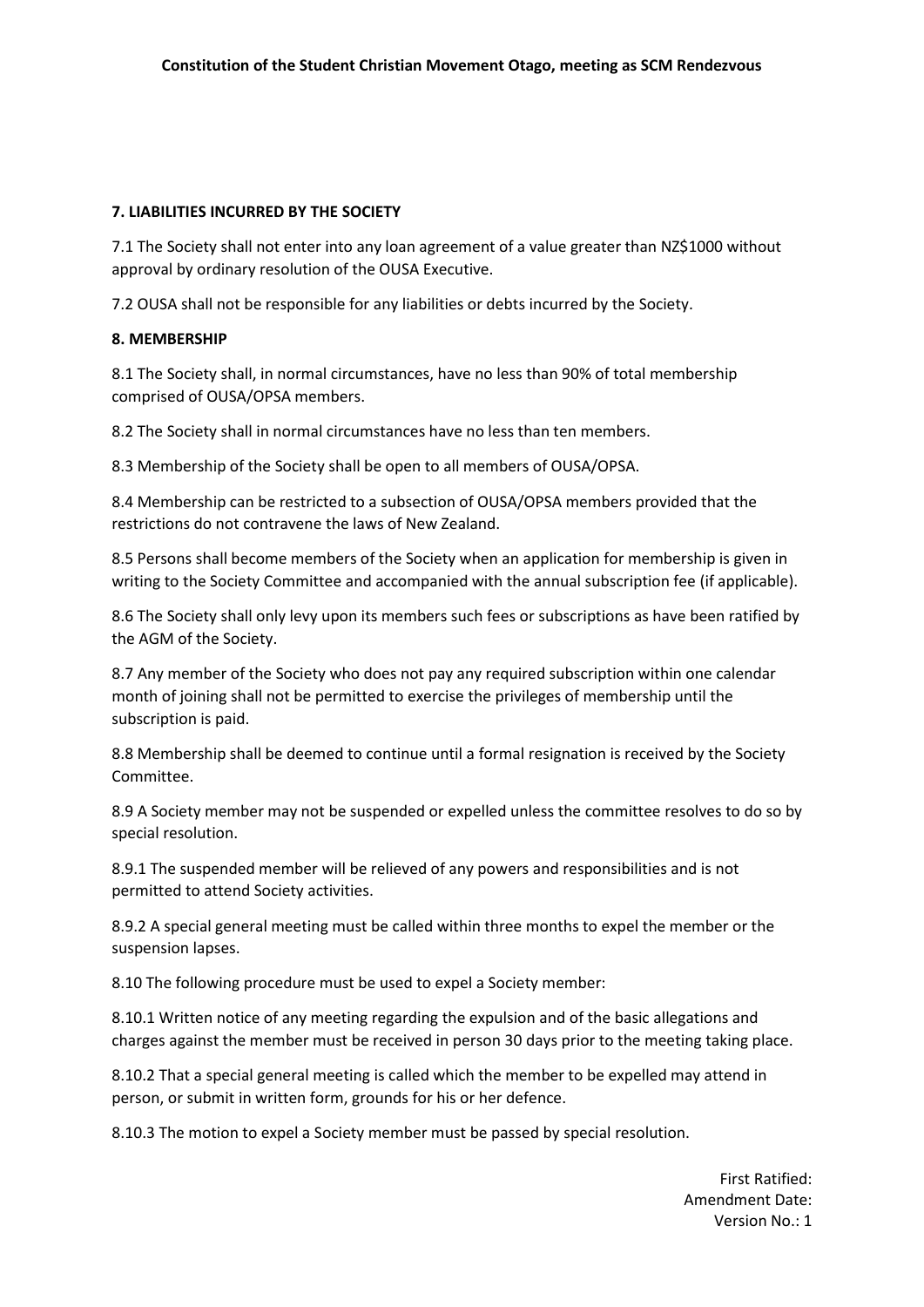8.10.4 That the member is informed in writing of the decision of the meeting and the length of his or her expulsion.

8.11 Where a member of the Society is expelled, that member shall have the right of appeal to the OUSA Executive.

#### **9. ANNUAL GENERAL MEETING (AGM)**

9.1 The Annual General Meeting (AGM) of the Society shall be held during the month of September at such time and place as the Society Committee shall decide.

9.2 The AGM shall be held for the following purposes:

9.2.1 To receive, from the Society Committee, a report of the proceedings of the previous year and a statement of the Society accounts;

9.2.2 To elect the officers of the Society Committee for the following year;

9.2.3 To conduct any general business.

9.3 The President, or in their absence any member appointed by the meeting, shall be chair of the meeting.

9.4 Every motion shall be moved by one Society member and seconded by another.

9.5 Every member present shall be entitled to one vote,

9.5.1 In the case of an equality of votes the Chair shall have a second or casting vote.

9.6 The quorum shall be 20 per cent of the Society's total members or 6 members, whichever is greater.

9.7 At least 14 days' notice of the AGM shall be given to all members, by posting a notice on the OUSA notice board and/or the Society's Facebook page.

9.7.1 The notice shall include an agenda of business to be conducted at the AGM.

#### **10. SPECIAL GENERAL MEETINGS AND NO CONFIDENCE VOTES**

10.1 The Society Committee on their own behalf or on the signed request of a quorum of members may at any time call a Special General Meeting.

10.1.1 If the Society Committee does not call a meeting within 14 days of receiving such a request, the requestors may themselves call a Special General Meeting.

10.1.2 Notice of a Special General Meeting shall be given in the manner described above for an AGM.

10.2 The conduct, voting procedures and quorum of a Special General Meeting shall be the same as those prescribed for the AGM.

10.3 At any Special General Meeting a motion of no confidence in the Society Committee, or any member thereof, may be passed by special resolution provided that 14 days' notice of such intention has been given.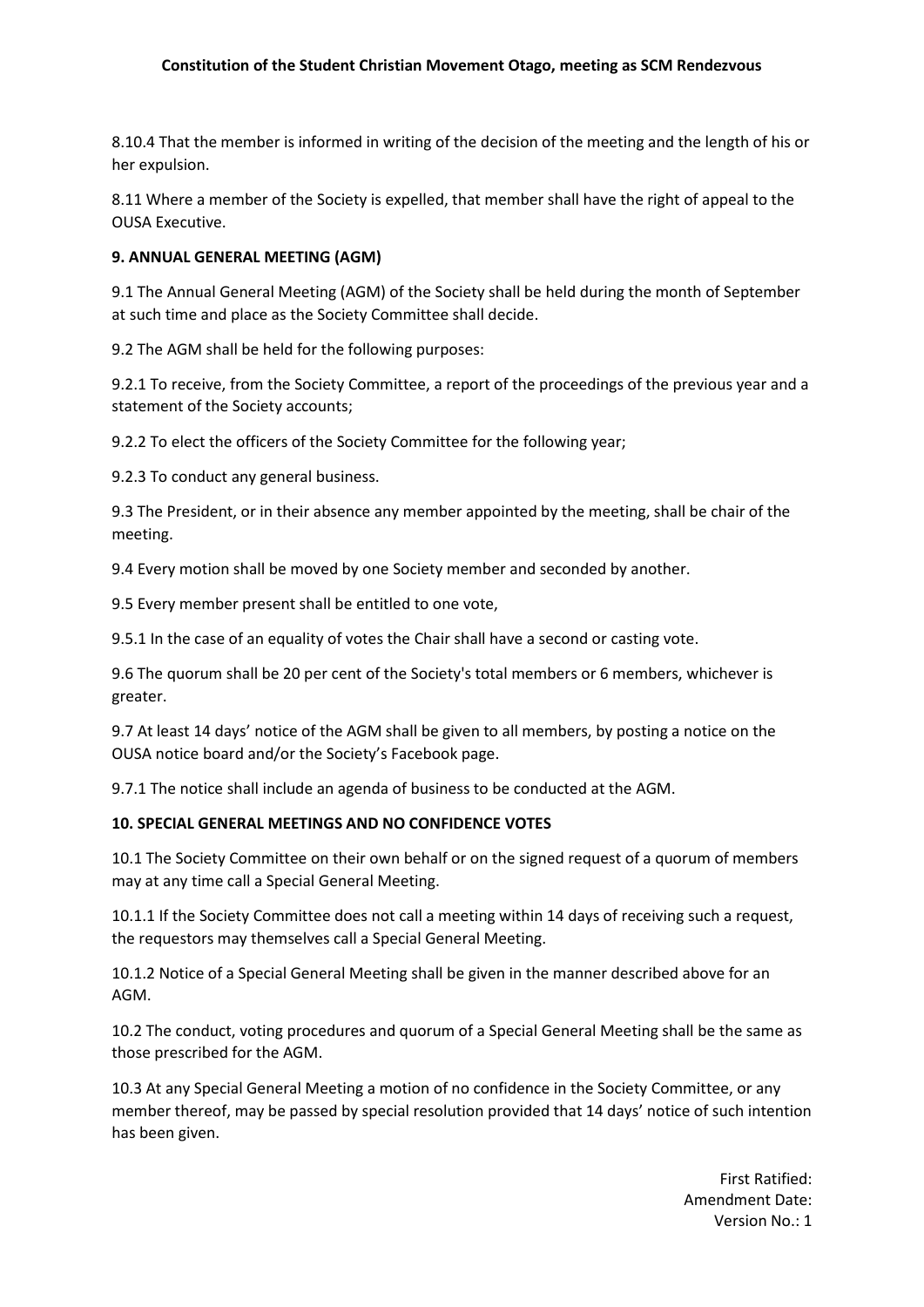10.3.1 On the passing of such motion, the Committee member shall be deemed to have resigned and the meeting shall then have the power to, and may proceed to, elect a new Committee member to the vacant position(s).

10.3.2 Such new member shall hold office until the next AGM.

## **11. SOCIETY OFFICERS AND THEIR ELECTION**

11.1 The management and control of the Society shall be deputed to the officers of the Society who represent the Committee of the Society.

11.2 The Committee of the Society shall consist of a maximum of six (6) people, being the President, Secretary, Treasurer, Council Representative and two other general members, all of whom shall be elected at the Annual General Meeting.

11.3 Every candidate for office shall be nominated at the meeting by one member of the Society and seconded by another.

11.4 Every member present at the meeting shall be entitled to one vote.

11.5 In the event of two or more candidates receiving an equal number of votes, the chair of the meeting shall have a second or casting vote.

11.6 The Society Officers shall hold office for one year following their appointment or until an officer resigns.

11.6.1 Such resignation shall be effective immediately upon receipt in writing by the committee.

11.6.2 If a vacancy on the Society Committee occurs during the year, providing that a quorum remains, the Society Committee may appoint any member to fill such a vacancy, unless it has occurred due to a no confidence vote.

11.6.3 If a vacancy occurs due to a no confidence vote then section 10 of this constitution applies.

#### 12. **THE SOCIETY COMMITTEE**

12.1 The Society Committee shall have full power at its meetings to deal with all matters relating to the objectives of the Society.

12.1.1 Any matters relating to the interpretation of these rules;

12.1.2 Except where power is vested in the Society at a general meeting.

12.2 All decisions shall be valid and binding on the members, only so far as they do not conflict with these rules, the rules of OUSA, or decisions of the OUSA Executive.

12.3 The Society Committee shall meet at such times as it deems fit.

12.4 The President, or in their absence, any member appointed by the Society Committee, shall, in the case of an equality of votes, have a second or casting vote at all Society Committee meetings.

12.5 The quorum for Society Committee meetings shall be at least four (4) Society Committee members.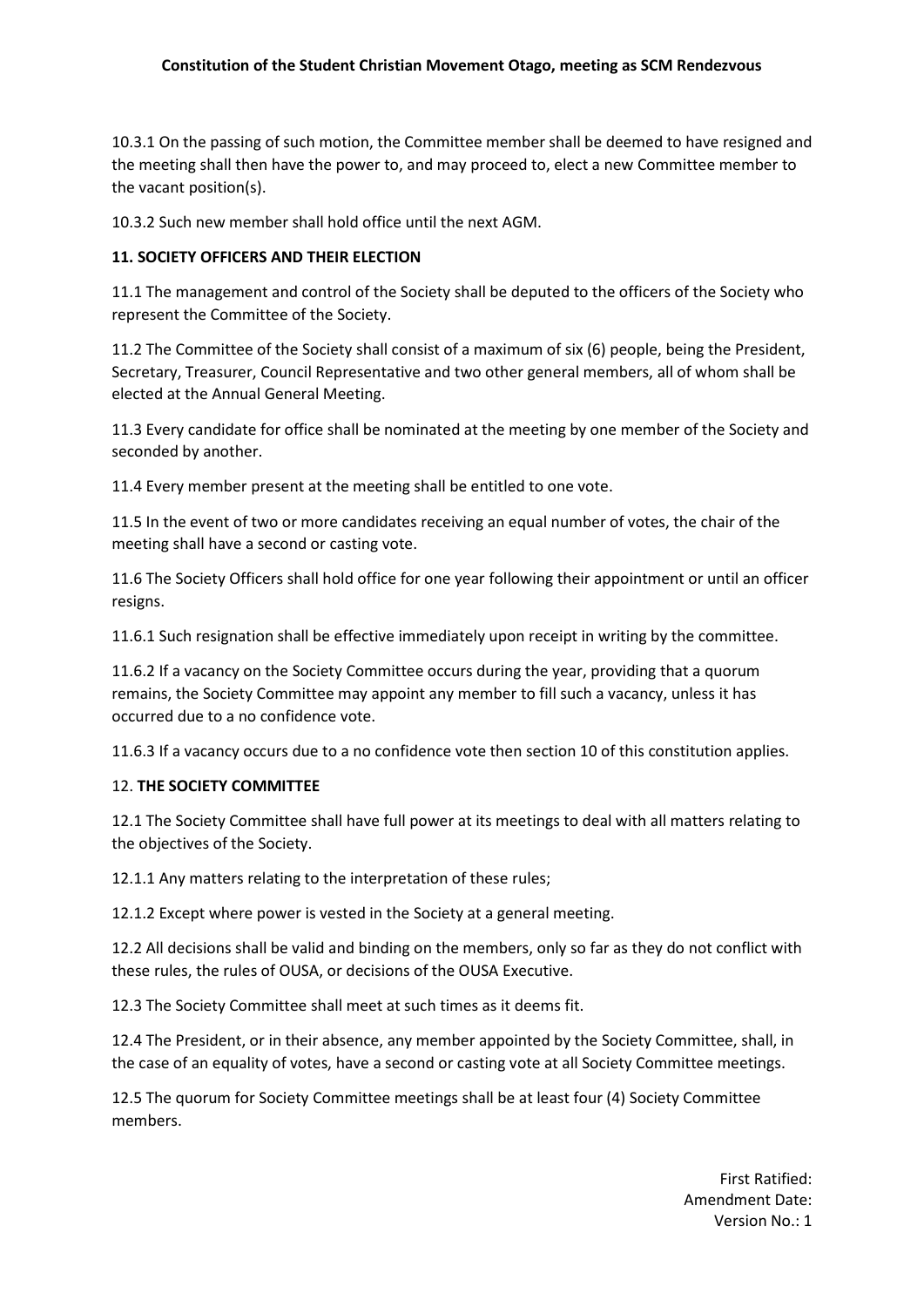12.6 One member of the Society Committee shall be elected to represent the Society on the OUSA Affiliated Clubs Council.

#### **13. FINANCE, PROPERTY AND RECORDS OF THE SOCIETY**

13.1 The funds of the Society shall be in the control of the Society Committee, which will depute the treasurer to manage them.

13.2 The Treasurer shall also:

13.2.1 Keep a true record and account of all the receipts and payments of the Society including bank statements;

13.2.2 Prepare the statement of accounts and balance sheet for the financial year;

13.2.3 Keep the Society's asset register up to date.

13.3 The Secretary shall:

13.3.1 Keep a true record and account of the proceedings and meetings of the Society and the Society Committee;

13.3.2 Keep a correct and up to date membership list;

13.3.3 Conduct and archive all correspondence relating to the Society.

#### **14. DISSAFFILIATION OF THE SOCIETY FROM OUSA**

14.1 A Society may disaffiliate from OUSA at any time by notifying the CDO in writing.

14.1.1 Such notification will provide reasons for why the Society is disaffiliating from OUSA.

14.1.2 Notification will be provided by supplying the Society's AGM Minutes to that effect.

#### **15. DISSOLUTION OF THE SOCIETY**

15.1 If the Society's committee members are unable to be contacted using all possible means for a period of six months the Society will be deemed to be dissolved.

15.2 Upon dissolution of the Society:

15.2.1 All funds remaining after debts have been cleared will be distributed to the Student Christian Movement Aotearoa Inc.

15.2.2 All assets will be distributed to the Student Christian Movement Aotearoa Inc.

#### **16. AMENDMENT OF THIS CONSTITUTION**

16.1 Proposed amendments to the constitution of the Society must be approved by the OUSA Financial Services Officer prior to ratification at the Society's General Meeting.

16.2 These rules can only be added to, repealed or amended by special resolution at an Annual or Special General Meeting of the Society, provided that no resolution shall be deemed to have passed unless: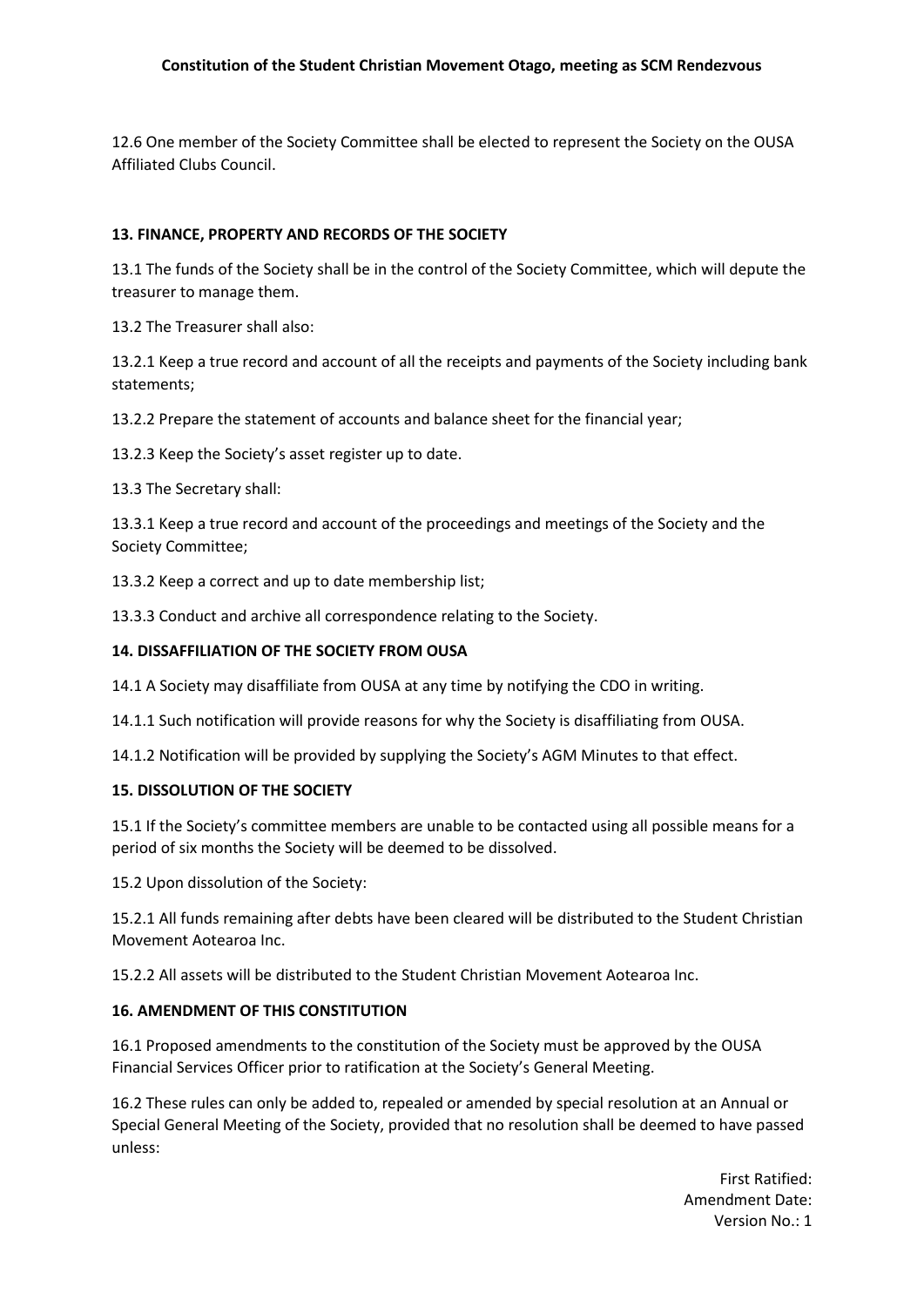16.2.1 14 days' notice of the proposed amendment has been given;

16.2.2 Once ratified at a General meeting of the Society, the new constitution must be submitted to the OUSA executive and approved by ordinary resolution.

# **Appendix One**

**Te Tiriti o Waitangi (The Treaty of Waitangi)** *A modern translation of the Maori text.*

## **Preamble**

Victoria, the Queen of England, in her concern to protect the chiefs and the subtribes of New Zealand and in her desire to preserve their chieftainship and their lands to them and to maintain peace and good order considers it just to appoint an administrator one who will negotiate with the people of New Zealand to the end that their chiefs will agree to the Queen's Government being established over all parts of this land and (adjoining) islands and also because there are many of her subjects already living on this land and others yet to come.

So the Queen desires to establish a government so that no evil will come to Maori and European living in a state of lawlessness. So the Queen has appointed "me, William Hobson a Captain" in the Royal Navy to be Governor for all parts of New Zealand (both those) shortly to be received by the Queen and (those) to be received hereafter and presents to the chiefs of the Confederation chiefs of the subtribes of New Zealand and other chiefs these laws set out here.

# **The First**

The Chiefs of the Confederation and all the Chiefs who have not joined that Confederation give absolutely to the Queen of England for ever the complete government over their land.

## **The Second**

The Queen of England agrees to protect the chiefs, the subtribes and all the people of New Zealand in the unqualified exercise of their chieftainship over their lands, villages and all their treasures.

But on the other hand the Chiefs of the Confederation and all the Chiefs will sell land to the Queen at a price agreed to by the person owning it and by the person buying it (the latter being) appointed by the Queen as her purchase agent.

## **The Third**

For this agreed arrangement therefore concerning the Government of the Queen, the Queen of England will protect all the ordinary people of New

Zealand and will give them the same rights and duties of citizenship as the people of England.

(signed) William Hobson,

Consul and Lieutenant Governor.